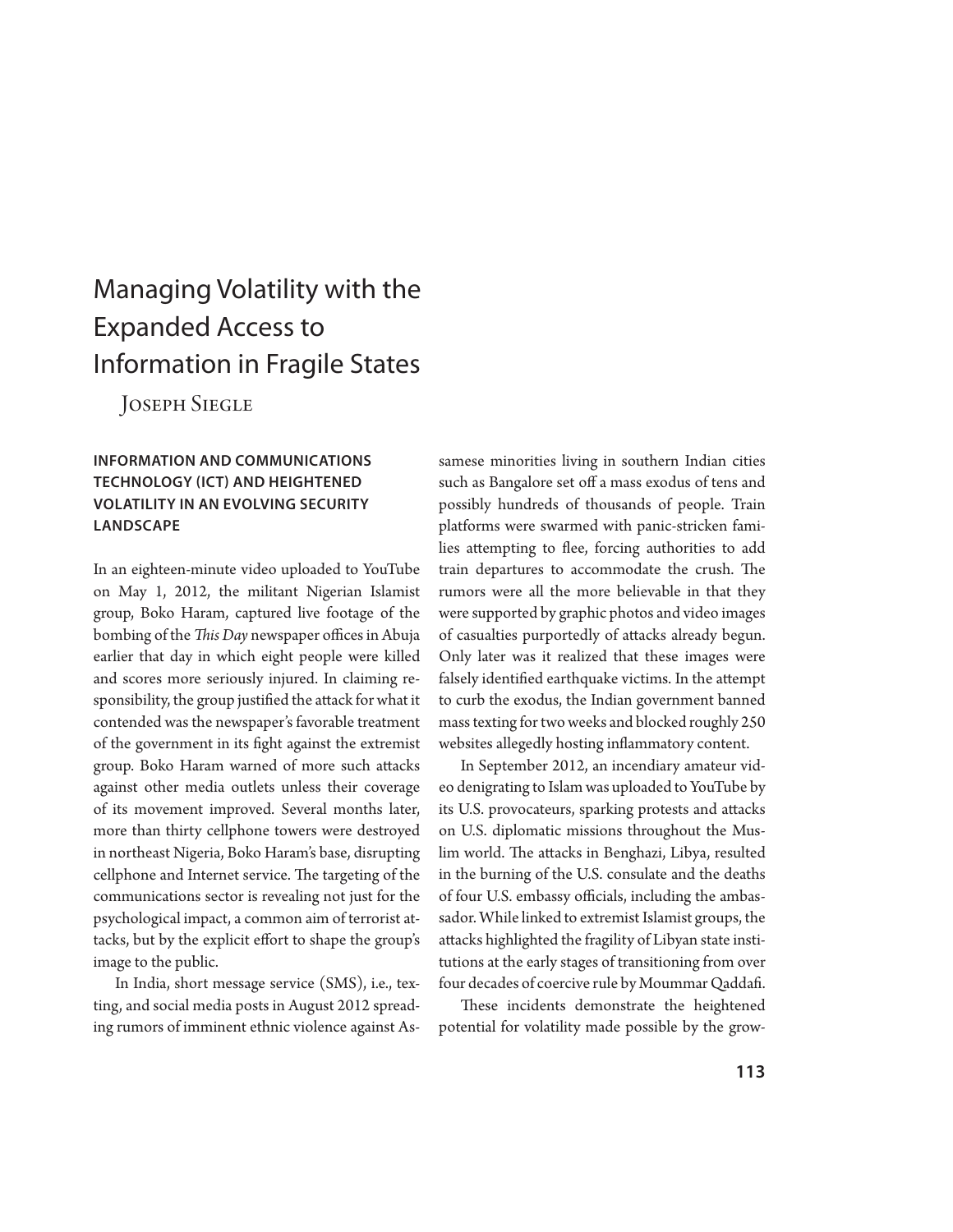ing accessibility of information and communications technology (ICT). This risk dovetails with the increasingly prominent role played by nonstate actors in the panoply of global security threats. The network of Al Qaeda franchises, transnational organized criminal networks, narcotics traffickers, piracy syndicates, warlords, urban gangs, and extremist groups all pose ever more destabilizing threats to international security. ICT has asymmetrically enabled the capability of these relatively small outfits with otherwise limited conventional military power by facilitating these groups' ability to communicate, plan, gather information, transfer funds, organize themselves, and establish command-and-control networks from disparate and at times highly isolated locations around the world. The global positioning system (GPS) and navigational technologies allow traffickers to evade detection and safely cross borders at will across vast stretches of Africa, Latin America and the Caribbean, Asia, and the Mediterranean. Mexican drug cartels use mapping software that tracks the location of police from high-tech control rooms.<sup>1</sup>

The security implications of these unconventional threats are nontrivial. As seen in Mexico, once criminal networks are well entrenched, the costs involved in uprooting them by even a relatively capable state are enormous. Mexico has suffered forty-seven thousand violent deaths in its fight against its narcotics networks since 2006, putting it far over the one thousand deaths per year threshold of an armed conflict. The global drug trade is estimated to involve at least \$322 billion each year, reflecting the stakes and potential coercive capacity of these organizations while distorting the economies where these transactions occur at the expense of productive investments. In Africa, the growing collaboration between narcotics traffickers and Islamic militants has caused large swaths of the Sahel to fall out of state control. Oil bunkering is estimated to cost Nigeria 10 percent of its total oil revenues. Meanwhile, a single attack in the oil-rich Niger Delta can cost global consumers billions in increased prices.<sup>2</sup>

The developmental costs of this instability are, likewise, substantial. No conflict-affected country has yet achieved a single Millennium Development Goal.<sup>3</sup> Similar patterns are observed at the subnational level. Marginalized areas tend to experience more instability and continued deprivation. The instability caused by militias in the eastern Democratic Republic of the Congo, for example, costs thousands of lives, limits movement into or out of the area, and has forfeited countless children their access to a meaningful education. Countries affected by major conflict since 1980, over 90 percent of which are internal, are likely to have a poverty rate that is 21 percentage points higher than a country without armed violence.<sup>4</sup> The "piracy premium" insurance companies are charging shipping lines for cargo passing through the Red Sea or Gulf of Guinea significantly increases the cost of trade in Africa, limiting export opportunities and access to inputs.

In short, ICT-enabled nonstate actors pose an escalating risk of volatility in poor or weak states that is increasingly capable of disrupting the global system.

### **INFORMATION AND VULNERABILITY TO NONSTATE THREATS**

The networked nature of these emerging, transnational nonstate threats allows them to move operations and resources as required regardless of national boundaries. Nonetheless, these nonstate organizations need bases of operation outside the purview of an intrusive state with interdiction capacity. Consequently, the global system's weak link—fragile states, with their porous borders and limited capacity, are an attractive forward base and enabler for these illicit networks. Illustratively, Al Qaeda made its first inroads in Sudan and Afghanistan. Its main subsidiaries are now in Yemen and the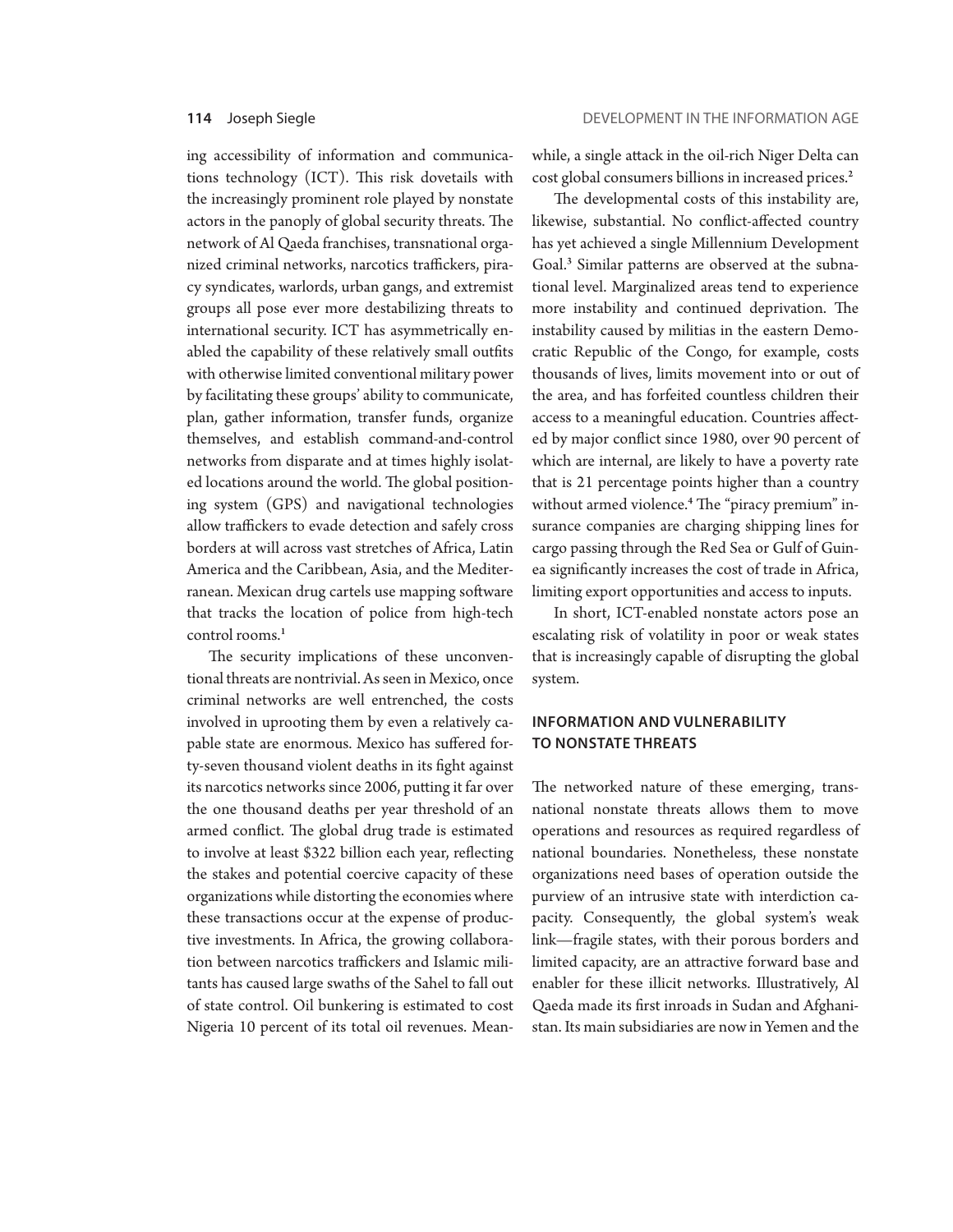Sahel. Piracy in the Red Sea and the Gulf of Guinea is largely a function of the lawlessness and absence of state capacity in Somalia and parts of Nigeria and Cameroon. Latin American cocaine networks have increasingly used Africa as a transshipment point because of its relatively weaker controls. The shantytowns expanding around many urban areas in the developing world have spawned a spate of organized criminal gangs that thrive in environments with little or no police capacity. Militias like the Lord's Resistance Army have sustained themselves for years in the largely lawless border areas of northern Uganda, South Sudan, and the Central African Republic. Reducing the scope for nonstate security threats, then, is linked to strengthening the capacity of these fragile states. In a globalized environment, enhanced stability in one state contributes to greater stability overall.

As one would expect, fragile states tend to have high levels of poverty. Of the twenty-eight countries listed on the Center for Systemic Peace's State Fragility Index as facing high or extreme fragility, twenty-four are also considered low income (even though roughly half of these are natural resource rich). Low-income countries, in turn, are also more susceptible to conflict. Since 1990, low-income countries have been in conflict one year out of four, on average. Fragile states are also typically characterized by low levels of legitimacy. Twenty of these twenty-eight fragile states are autocracies of one type or another. They govern, by definition, with a narrow base of power, usually involving a combination of political party, ethnic group, or geographic affiliation, along with control of the security sector. To maintain the support of this base, state resources and privileges are typically disproportionately directed to those within the ruling coalition. Over time, this leads to ever-greater disparities within a society. Coercion can maintain a degree of stability for some time, though eventually the combination of disenfranchisement, inequities in wealth and opportunity, and perceptions of injustice all contribute to higher propensities for conflict.<sup>5</sup>

Weak governance and capacity in these states also makes them vulnerable to cooption by nonstate actors, the preferred method of operation for illicit trafficking organizations, which thrive by not drawing attention to themselves or directly confronting state actors. To the extent that corruption is perceived as a "normal" way to get ahead, government officials will be receptive to entreaties from these illicit networks. The hierarchal structure of most autocratic states, moreover, makes it easy for narcotics syndicates to gain expansive access to government support once the traffickers have coopted a senior official. This has long been seen in Latin America, where politicians, the police, judges, key bureaucrats, and oversight officials are regularly brought onto the payroll of narcotics networks. Similar patterns exist in Central Asia and have been emerging in Africa.

Fragile states, regardless of their level of legitimacy, also provide a ready opening for "spoilers." These are individuals or groups that draw on or create perceptions of relative deprivation along ethnic or religious lines by presenting a narrative that portrays the marginalized population as victims of government policies attempting to mobilize an identity group to violence in order to reclaim their rights. An illustration of such a narrative is a statement from Abu Qaqa, a spokesman for Boko Haram, who said in January 2012 "we have been motivated by the stark injustice in the land. . . . Poor people are tired of the injustice, people are crying for saviors and they know the messiahs are Boko Haram."<sup>6</sup>

Given its mass personal reach and low cost relative to conventional communication channels, access to ICT greatly enables spoilers' capacity to convey their narrative. Governments that have a track record of corruption and fostering disparities stoke such characterizations. Even if the charges levied are unfounded, such polarizing claims are likely to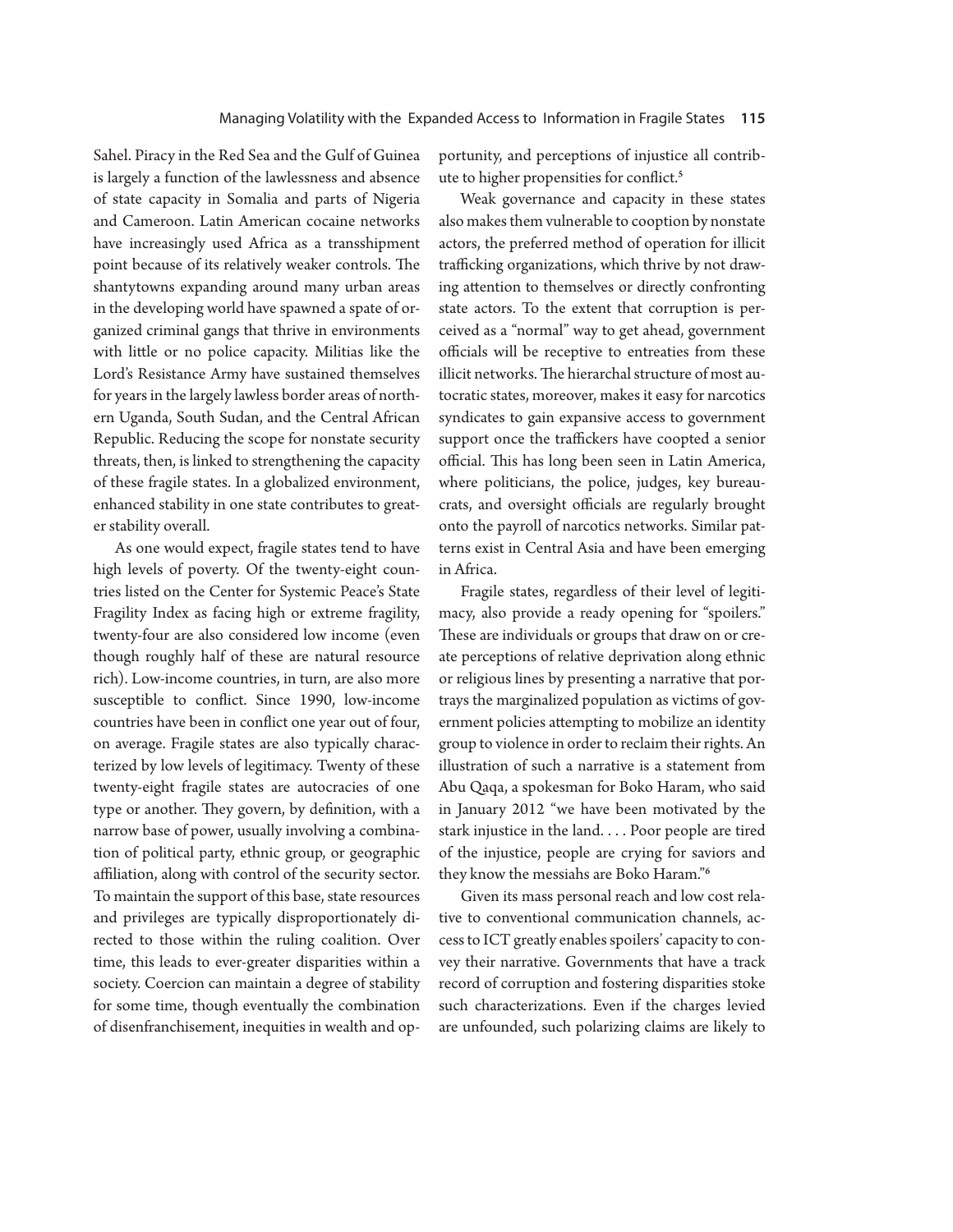resonate, especially if levels of trust for the government are low. And economic deprivation is a key mobilizer. According to the 2011 World Development Report, unemployment was by far the most commonly cited reason by members of gangs and insurgent groups for why they joined the movement. The widespread poverty in marginalized areas of fragile states makes these populations susceptible to recruitment by illicit or violent organizations, providing the foot soldiers and community cooperation needed for these insurgent networks to sustain themselves over time. These populations are the key target audience of this messaging campaign.

While legitimacy is in many ways a necessary condition for mitigating grievances, it is insufficient to ensure stability. If able, spoilers will use violence to destabilize a legitimate, though weak, government and intimidate a population in order to elevate the spoiler's influence. Such was the approach used by Islamic militants in northern Mali who had been eroding government authority for several years before gaining effective control of this territory (twothirds of the country's land area) in April 2012, following a coup of the democratic government in Bamako by disgruntled, low-ranking military officers. Accordingly, legitimate governments must be capable of defending themselves and their populations from destabilization. Among other things, this means establishing a capable security sector and being able to deliver basic development benefits valued by citizens while maintaining social cohesion in the face of efforts to fragment the populace along ethnic or geographic lines.

In other words, there is a powerful psychological dimension to the struggle with nonstate actors. While genuine grievances undoubtedly exist in every society, the degree to which the public views a government as illegitimate, corrupt, and responsible for systemic inequities, the more susceptible it is to instability. Winning the battle for public support, then, is the lynchpin for the development-security

nexus in fragile states. And, for this, information is a vital tool.

### **ICT LINKAGES TO SECURITY AND DEVELOPMENT**

While ICT can amplify the reach of violent nonstate actors, it can also be a force for development and stability. Societies that have relatively greater access to information and independent perspectives are exposed to a more vibrant marketplace of ideas. Authorities are required to respond to alternative proposals and, in the process, justify their policy choices, leading to fewer ideologically driven and unchallenged policies. More open information environments, similarly, marginalize claims by radical groups or spoilers that can be held up to critical scrutiny and contested, something that many moderate imams in northern Nigeria have done vis-à-vis Boko Haram (sometimes generating a violent response).

Greater access to information also facilitates the sharing of development lessons learned, the adoption of best practices, and the introduction of new ideas and technologies from outside the society that improve living standards. With greater access to information, watchdog groups are better able to assess governmental budget priorities and allocations. This reduces the scope for corruption and improves the efficiency and equity of government. Greater levels of transparency and oversight, accordingly, contribute to greater stability.

ICT also contributes to greater legitimacy, one of the key stabilizing factors of fragile states. Election monitoring groups are able to conduct parallel vote counts at each local polling station and report these results back to a central headquarters, enabling realtime projections that challenge dubious official results. The growing ubiquity of mobile phones with video camera capability is also expanding the capac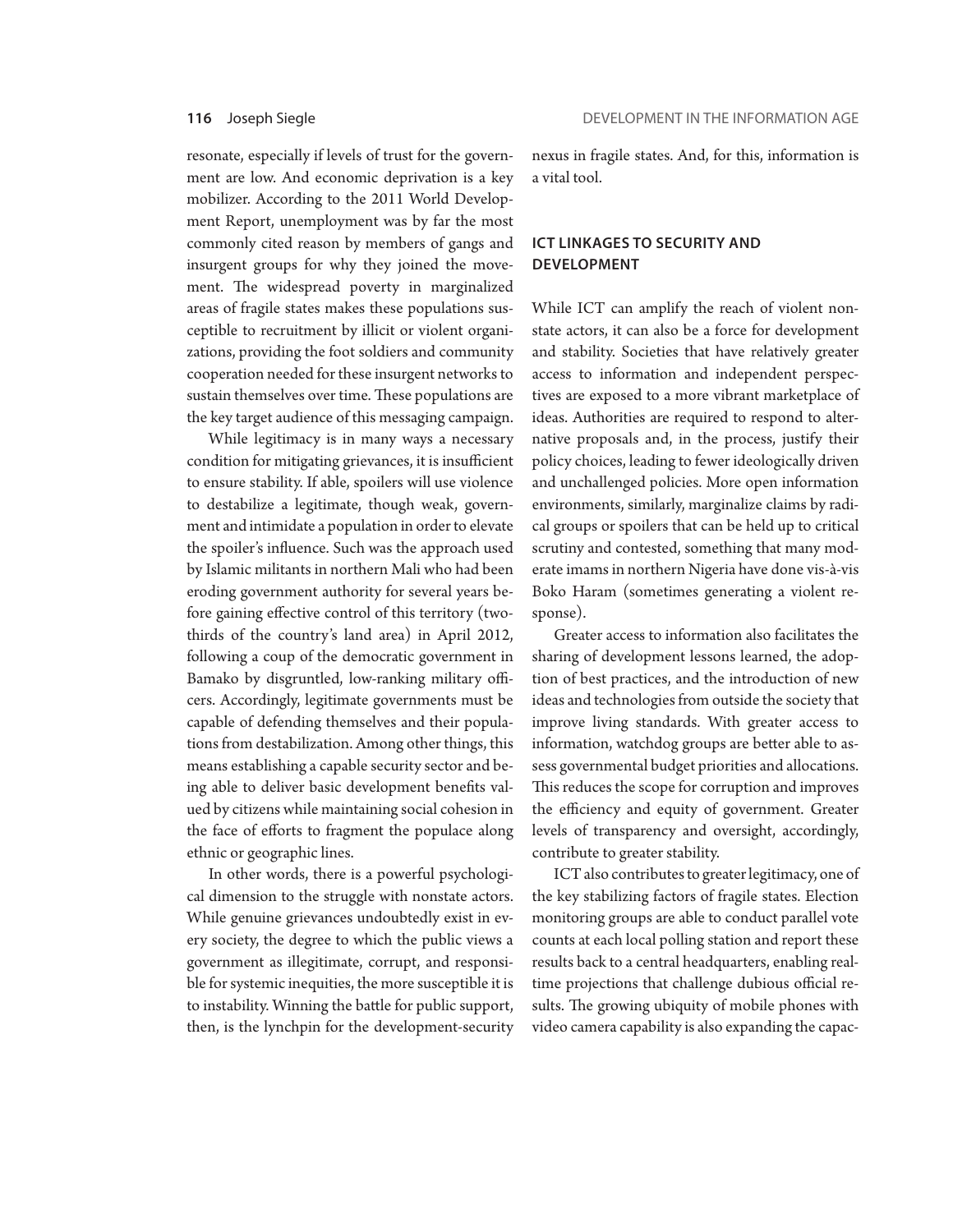ity of citizens to document abuses in the electoral process. It was through such methods that blatant ballot-stuffing during Russia's December 2011 parliamentary elections for President Vladimir Putin's United Russia Party was captured and disseminated on the Internet. The effect was to badly discredit Mr. Putin's claims of legitimacy. ICT was also believed to have contributed to what were hailed as Nigeria's cleanest elections ever in April 2011.<sup>7</sup> ICT is therefore redefining relations between governments and societies.

The ability of citizens to quickly access information from multiple sources is also fostering more accountable governance by making it harder for exclusionary powers to maintain their monopolies on information. Cellphones with the capacity for texting and access to Facebook and Twitter are providing citizens in many low-income countries with the enhanced ability to exchange information horizontally in a society, thereby reducing a key impediment to organizing ordinary citizens around their common interests.<sup>8</sup> This uphill battle to organize large, disparate populations has historically been a major advantage of autocratic governments and why they have been able to sustain governance and development policies that are injurious to the majority. With the elevated ability for citizens to communicate directly in large numbers, priorities for transparency, equitable development, justice, and participation are more likely to be advanced.

Local communities are now better able to monitor whether the designated expenditures on their local schools and health clinics are being made, while ensuring that local pharmacies remain adequately stocked with needed supplies. Farmers are better able to check prices at all area and regional markets when making planting and harvesting decisions, significantly empowering them in negotiations with marketers. Villagers in remote communities that heretofore have been highly vulnerable to predatory violence by state security forces or militias can now communicate with other local villages as part of collective security networks as well as notify government or United Nations (UN) agencies of their need for assistance, fostering more timely responses.

Greater access to information also enhances stability by contributing to more effective early warning systems in the face of humanitarian crises. More open societies have historically been much more responsive to droughts, earthquakes, hurricanes, and other disasters, because news of an emerging threat is more likely to be communicated to the capital city and disseminated on media outlets. This attention puts pressure on a central government to take urgent action to safeguard the lives of citizens in harm's way. Governments that are seen as unresponsive or incompetent lose the confidence of their populations and are subsequently unable to marshal the public support needed to govern. This feedback loop is one of the reasons democracies are better able to mitigate crises of various types. As Nobel laureate economist Amartya Sen, famously observed, "No substantial famine has ever occurred in any independent country with a democratic form of government and a relatively free press."<sup>9</sup> In contrast, autocratic governments are regularly the origin of preventable humanitarian crises. With their ability to monopolize the flow of information, they have historically been able to prevent the dissemination of news of such crises and can respond to them as suits the government's interests. The response by the militant group al-Shaabab to the severe East African drought of 2011 is a contemporary case in point to this recurring phenomenon. The group, which effectively controlled large parts of southern and central Somalia at that time, denied international humanitarian assistance agencies access to these areas, resulting in the deaths of untold thousands of Somalis. Neighboring Kenya and Ethiopia, faced with the same climatic conditions, suffered relatively few drought-related deaths.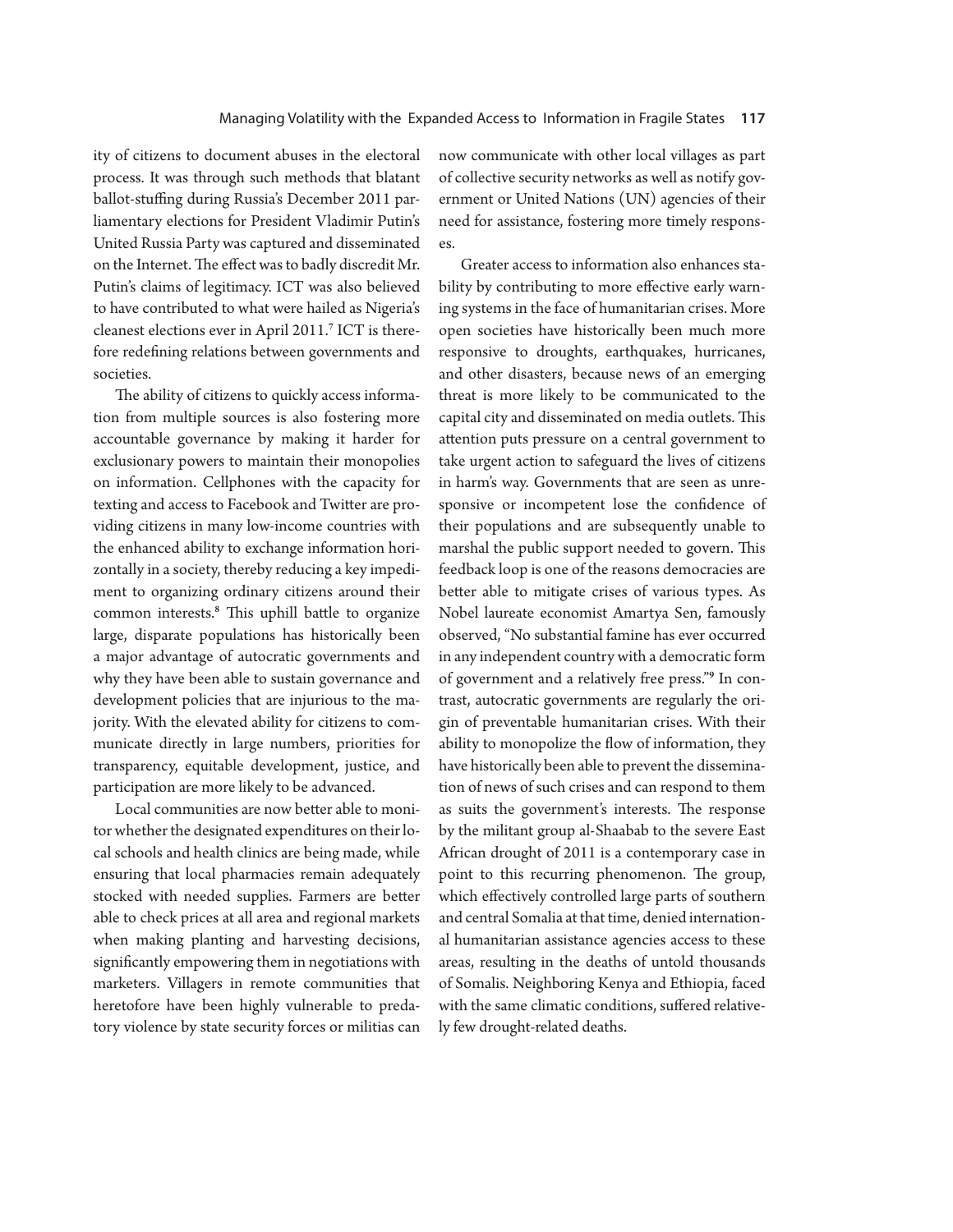Greater access to information similarly engages the international community in the build-up to a humanitarian or human rights crisis much sooner than would otherwise be the case. Guided by realtime and more reliable information, international actors are better able to overcome the ignorance that enables collective inaction in the face of systematic human rights abuses. This was seen in the decision by the international community to intervene to stop former Libyan leader Muammar Qaddafi's effort to violently repress a popular uprising in the country's second city, Benghazi, in 2011. While international intervention is not the outcome in every case of such state violence (such as in Syria in 2011–2012, largely due to deadlocks at the UN Security Council), the level of international attention and pressure is invariably greater than has been the case in the past, when these abuses took place in obscurity (consider the largely silent international reaction to the estimated twenty thousand to forty thousand deaths in Syria during the Hama massacre of 1982).

These channels by which ICT contributes to transparency and stability coincide with a global pattern of relatively greater development progress and stability observed during the past several decades in which information technologies have become more ubiquitous. For example, the frequency and magnitude of conflict have declined by 60 percent since the mid 1990s, reducing the number of countries in conflict from thirty-five to twenty-one in 2011.<sup>10</sup> While varying from year to year, the number of refugees around the world has similarly declined from eighteen million in 1992 to 10.4 million in 2011. Likewise, infant mortality rates, a reliable barometer for development more generally, have declined by 41 percent since 1990.<sup>11</sup> Accordingly, only countries affected by conflict are not on track to meet the Millennium Development Goals of halving poverty by 50 percent from 1990 levels. Annual economic growth rates for low-income countries

have similarly been much more robust since 2005, averaging 3.3 percent (despite the global financial crisis of 2008–2009), than they were from 1990 to 1995, when average growth was effectively flat. Moreover, the variation in these immediate post-Cold War growth rates was more than three times as large, reflecting the greater volatility of that period. Cases of hyperinflation, which were not uncommon up through the early 1990s, are today relatively rare, an indication of the stronger commitment to macroeconomic stabilization and the more active role played by global financial institutions, particularly the International Monetary Fund.

To be sure, there have been other important, overarching global dynamics that have shaped the relatively more stabilizing patterns of the past two decades. These dynamics include the end of the Cold War, the greater willingness of the international community to mount peacekeeping operations in fragile states, the expansion of global trade, and the accelerated dissemination of development technologies, among others. Nonetheless, all of these other phenomena have been significantly enabled by the upsurge in communications capacity during this period.

It is similarly important to recognize that this expansion in the capacity for ordinary citizens to communicate and gain access to unprecedented amounts of information did not unfold in a contextual vacuum. Rather, the surge in ICT occurred simultaneous to the wave of democratization that swept Latin America, Eastern Europe, Africa, parts of Asia, and now the Middle East starting in the 1980s. The relatively greater openness of democratic governance structures to the free flow of information has facilitated the diffusion of information technology. Accordingly, it is important to recognize that ICT is part of a broader governance process. The development of an information and communications sector requires if not an enabling environment at least not a hostile one.<sup>12</sup>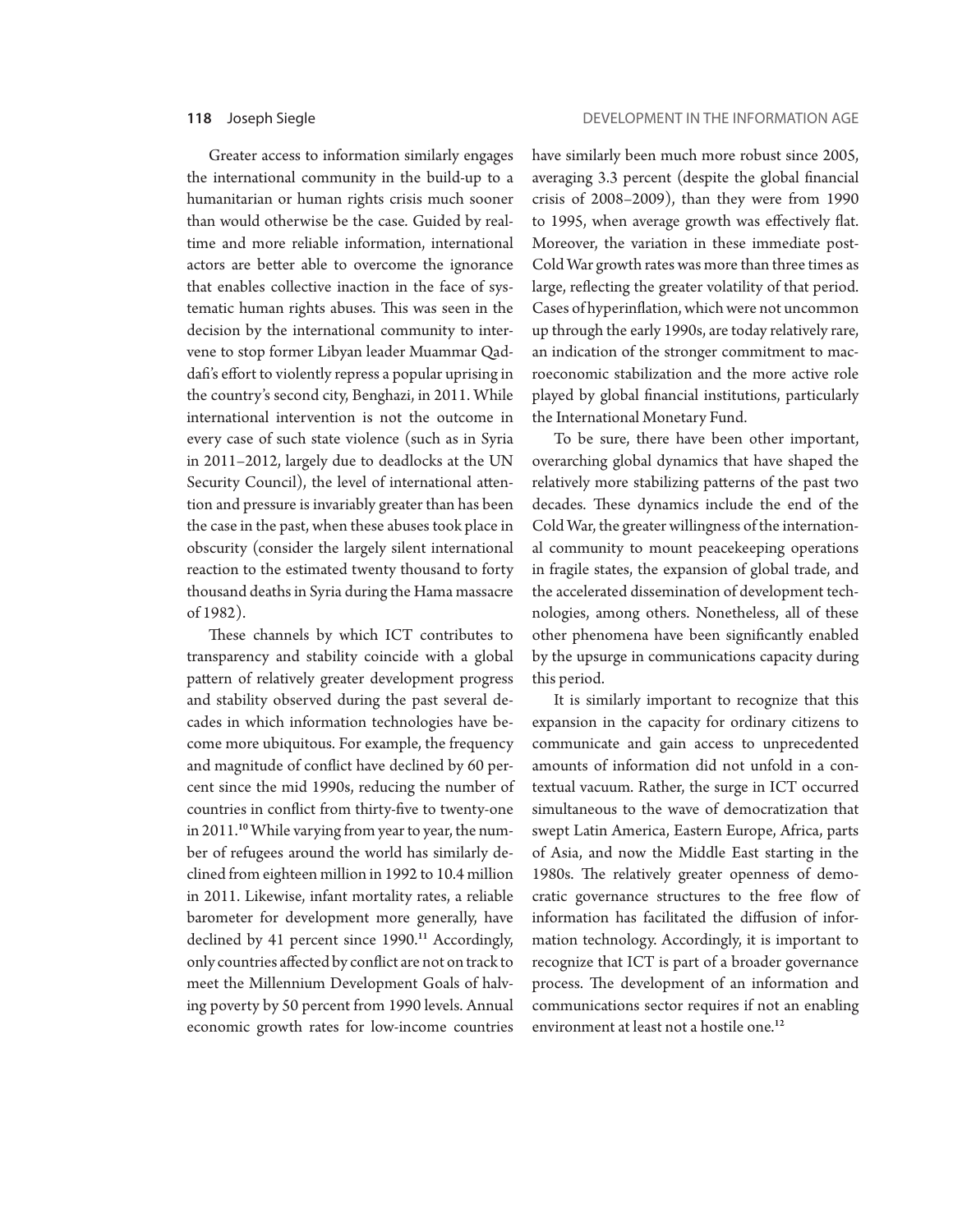In short, the commonly expressed concerns raised at the outset of this essay that the expanding accessibility of ICT is contributing to greater volatility in fragile states has been accompanied by an improvement in the security and development interests of many citizens in low-income countries. That is, the expansion of ICT appears to present a trade-off of greater potential short-term volatility from destabilizing nonstate actors versus the longterm, institutionally based, stability-enhancing benefits.

# **THE INDISPENSIBLE ROLE OF CIVIL SOCIETY AND MEDIA**

While ICT may be reshaping state-society relations vis-à-vis development and security outcomes, it is important to recognize that, in the end, these are simply tools. In other words, ICT is value neutral. ICT requires reform-minded actors, generally civil society organizations (CSO) and the media, to be transferred into meaningful change for ordinary citizens. In other words, progress only occurs when these tools are anchored in organizational structures that can analyze, inform, and mobilize the majority around key reforms, maintain pressure on government officials for greater transparency and service delivery, and sustain this process over time. The issue of sustainability is particularly important, since institutional change does not happen quickly and is subject to setbacks (witness the challenges facing Egypt, Tunisia, and Libya in the initial stages of their transitions from long-established authoritarian rule). CSOs are particularly critical in sustaining momentum for reforms in these early years of a transition while governance institutions are reconstructed.<sup>13</sup> In fact, the depth of civil society networks in a society has been shown to be a strong predictor of this resiliency—and the likely success of democratic transitions.<sup>14</sup>

Independent media also play an indispensible

role both in gathering and disseminating information to a mass audience, effectively empowering the broader society. Public exposure of corruption and ineffectiveness in the headlines of newspapers, radio, and television broadcasts, in turn, serves as a very powerful catalyst to spur government responsiveness. Founded in 2008, Mozambique's online (and most popular) newspaper, @Verdade (or "Truth" in Portuguese), has helped change the public dialogue by covering household issues like bread subsidies, electricity prices, and crime in the slums. Its investigation into the poor service of the state electricity provider has prompted an official inquiry and improved service.<sup>15</sup>

Media and civil society groups also play an instrumental role in generating and using information to improve governance. Research organizations and think tanks use information to contribute to the policy debate with independent analysis that may force government officials to respond to unwelcome data or alter their policy course. Watchdog groups provide the technical expertise to monitor budget expenditures and assess the degree to which these are meeting societal priorities. Human rights groups document and confront governments for abuses of citizens, highlight corruption or injustices in the court system, and advocate for reforms. Professional associations of journalists, teachers, and lawyers can set and uphold standards for their fields while accelerating the pace at which best practices and lessons are learned are disseminated. By identifying bottlenecks to accessing licenses, credit, or regulatory approvals, business associations representing mid- and medium-sized enterprises help level the economic playing field, spurring innovation, productivity, and jobs. In the process, they are strengthening the middle class, widening a potentially powerful constituency group for reform. By organizing workers, labor unions can help mobilize large numbers of workers for broader governance reforms.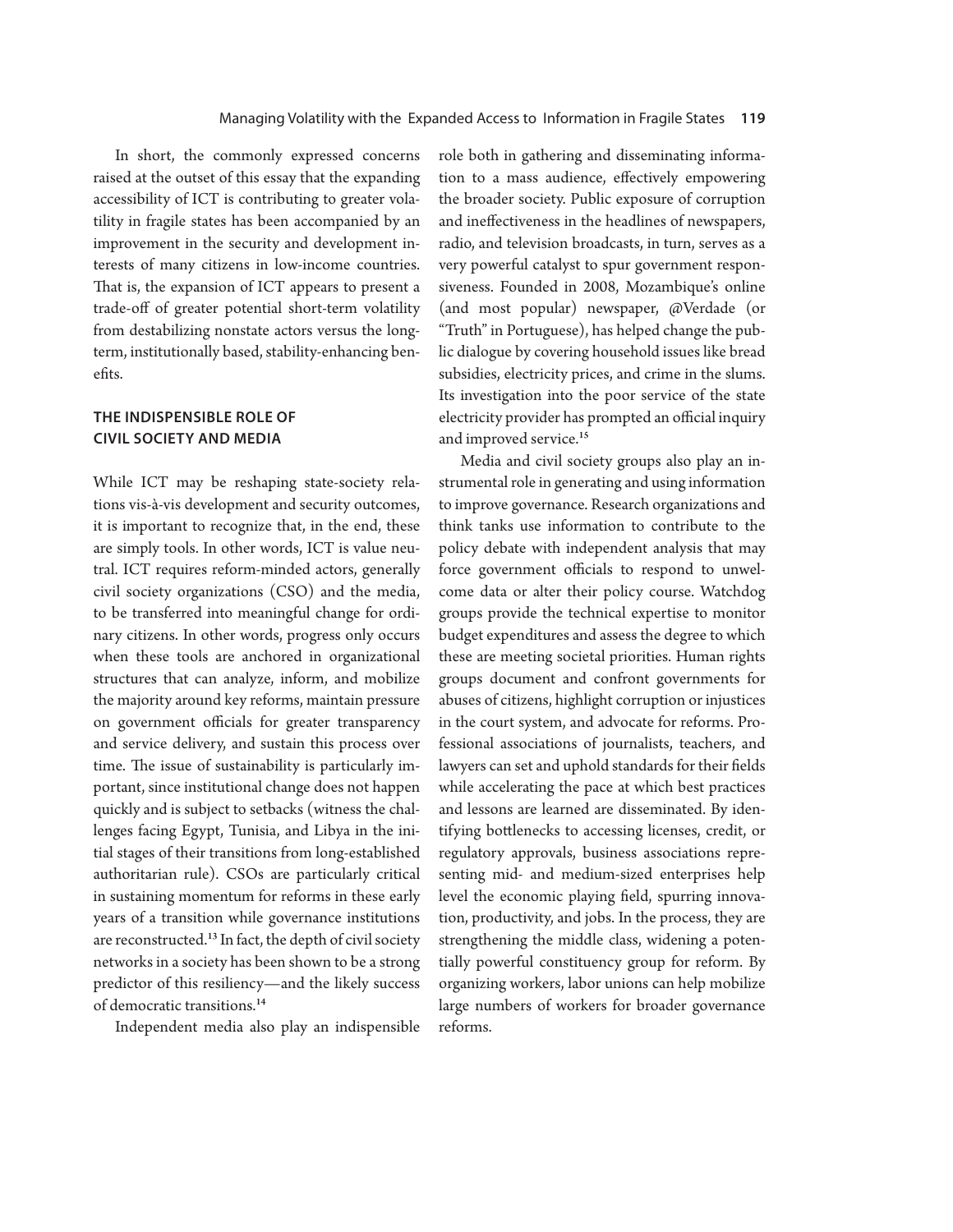The horizontal and vertical networks that these CSOs create have the potential to link societies across ethnic, geographic, and class boundaries, amplifying the effects that any one organization could realize. By doing so, these civil society groups are creating a societal "demand" for better governance and accountability. It is by linking these networks across a society that civil society can be a resilient force for reform in the face of inevitable pushback. CSOs may also have networks outside a country. This accelerates the access to best practices, technical assistance, and funding that can help advance citizen priorities.

## **ENHANCING ICT'S BENEFICIAL IMPACTS FOR SECURITY AND DEVELOPMENT**

The development-security challenge in fragile states is ultimately a governance process. It often entails a battle for public support from a skeptical populace jaundiced by years of government propaganda and indifference to the concerns of ordinary citizens. This challenge is frequently exacerbated by an antagonist, also vying for popular support, in order to persuade youth in marginalized regions that they should take up arms to redress felt grievances. This struggle is joined by a third force—reformist CSOs and media—that aims to improve norms of transparency and accountability in a society so as to improve security and development. All sides of this struggle are seeking to maximize the impact of new information and communication tools that are potentially decisive to defining public perceptions. Strategies for enhancing the positive repercussions of ICT, therefore, must advance the capacity and effectiveness of reformist actors if they are to be effective.

### **Recognize that ICT Is Part of the Governance Process**

ICT adoption has tended to flourish in more open

societies where governments are more tolerant of the free flow of information. Accordingly, efforts to expand the positive impacts of ICT cannot treat governance as a neutral factor and solely focus on building the technological components. Rather, the type of governance system in place has a major influence in shaping the information environment. Reformers, therefore, should conceive of ICT initiatives from a broader governance framework and encourage norms tolerating dissent, freedom of speech and assembly, transparency, and freedom of information regulations.

Reform-minded domestic and international partners should also recognize that the transparency, stability, and development benefits from ICT do not occur spontaneously but are the result of development and activist organizations that can take advantage of the available information to advance these goals. Since these changes are only realized over time, investment in civil society and media institutions is needed. These domestic actors can then effectively sustain and employ information and communication tools to advance a constructive public debate, educate citizens, expose corruption, and establish public service watchdogs to strengthen accountability and foster needed course corrections. A multiplicity of media and information channels can also have a moderating effect by marginalizing extremist views as outside the mainstream. A broad array of information outlets also facilitates the speed with which rumors can be fact checked and stem the panic that is more likely to emerge when the few available media sources are not trusted.

An inevitable challenge of strengthening the media in fragile states, however, is the risk that media outlets will become platforms for hate speech and incitements to violence. This typically occurs when an outlet is aligned with a particular political party or ethnic group and may be controlled by wealthy patrons or politicians seeking to advance their agenda.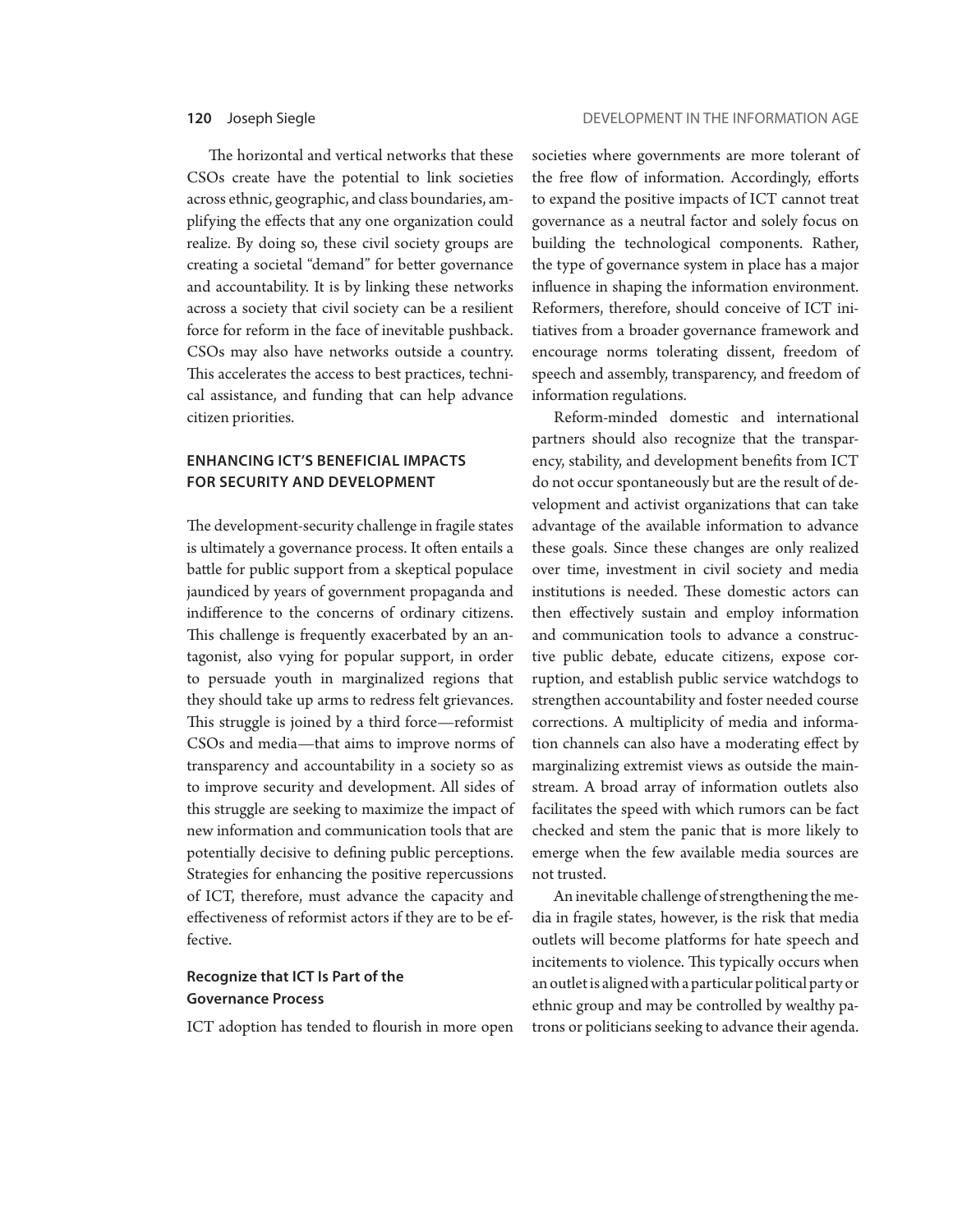Left unchecked, these media vehicles can be highly polarizing in a society, trumpeting perceived grievances of one identity group vis-à-vis the presumed exploitation by a rival group. Proactive guidelines, ideally crafted with independent journalists, curbing such destructive uses of the media are needed. These must be balanced, however, by strong checks against political actors using such guidelines to stifle criticism.

# **Protecting Journalists, Bloggers, and Civil Society Organizations**

For ICT to have a beneficial effect in a society, those individuals and institutions that are responsible for generating and disseminating information must be protected. By facilitating the flow of information, journalists, bloggers, watchdog groups, and human rights organizations play a unique role in a society by informing the public, fostering public debate, exposing corruption and abuses of power, and encouraging accountability. Since this threatens the privileges of actors who have benefitted from controlled information environments and exclusive governance arrangements, journalists and other information agents are regularly targeted for intimidation, violence, and murder. In fact, roughly seventyfive journalists around the world are killed every year for the stories they write.<sup>16</sup> Yet, over 90 percent of cases where journalists have been murdered go unsolved.17 Many of these crimes are never even investigated.

More aggressive action is needed. Silencing journalists, after all, is more than an ordinary crime; it denies the entire society of the access to information and analysis that can help citizens make informed judgments on the priority issues faced. All states, especially those that are transitioning or fragile, should therefore be pressed to establish laws that explicitly recognize the basic civil rights of journalists, bloggers, and human rights defenders.<sup>18</sup> This includes decriminalizing charges of libel and

defamation, which are tools frequently used to imprison journalists or cow them into self-censorship. Such statutes should also authorize independent investigations into the suppression of society's "eyes and ears." Since local authorities cannot be counted on to conduct such investigations impartially, these inquiries should be authorized at the national level, possibly with the participation of international partners.

International actors can further undergird efforts to protect journalists by withholding development funding to governments that do not uphold these protections. Doing so is justified not only on human rights grounds but also for development effectiveness. Without journalists and watchdog groups, development assistance will lack transparency and will be much more subject to diversion. Under such conditions, aid is highly vulnerable to inadvertently propping up autocratic systems that are detrimental to both development and security.

### **A Communications Strategy for a New Era**

The greater accessibility of ICT provides new opportunities for governments to communicate directly to and hear from citizens, building a more constructive relationship between the state and society. In some cases, this will be the first occasion citizens will have to state their preferences to those in power. Yet there are relatively few models of governments in fragile states taking advantage of ICT to communicate more effectively with citizens, building the trust and cooperation needed to counter the appeals of spoilers and advance security and development.<sup>19</sup> The challenge is all the more difficult in these contexts because of the legacy of distrust that often exists between the state and its citizens. Still, it is imperative that reformist governments communicate to citizens the initiatives being undertaken to address the priority grievances held by communities. It should not be assumed that these undertakings are well known to the public.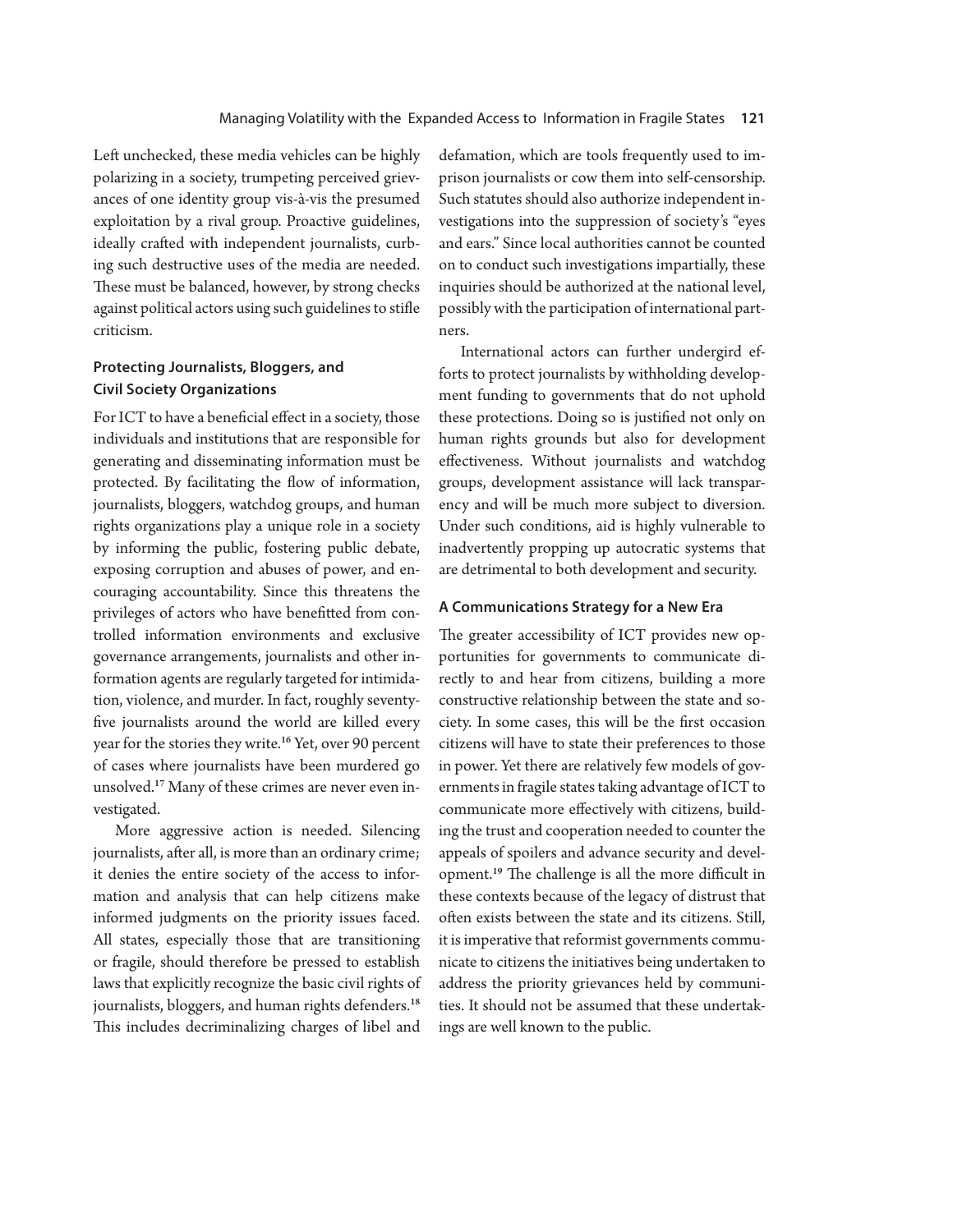Such communications efforts must be more than mere propaganda or public affairs announcements, however, as these forms of communication are familiar to many societies and will be quickly dismissed. Rather, an authentic communications strategy must be based on a sound array of policy priorities. For many communities in fragile states, this means greater attention to development, in particular, health services, schools, and agriculture, and infrastructural initiatives that can generate a large number of jobs. In this way, development is a tangible arena in which the battle for popular support takes place. That these development programs are conducted in a transparent and equitable manner is also essential in order to convince citizens that public resources are not primarily being used to advance the interests of favored identity groups or patronage networks. Perceptions of corruption are particularly debilitating, as they engender attitudes of injustice and grievance that can be more easily mobilized by spoilers. Governments can also demonstrate their commitment and responsiveness to the security of local communities by establishing ongoing channels of communication with vulnerable towns and villages.

An effective communications strategy will also involve outreach. Studies have shown that public messaging coupled with interpersonal contacts through a trusted network are most effective for generating behavior changes.<sup>20</sup> Networks of public health workers or agricultural extensionists, therefore, can be vital components of a communications strategy of development progress (and of government concern for citizens, more generally). CSOs with strong ties to local communities can be vital partners in this process, as well. Such outreach efforts also provide an opportunity to hear from citizens, making the dialogue a two-way process and creating more community ownership over the development efforts undertaken. It is here that ICT tools open more possibilities for direct citizen feedback and input to government officials than have previously existed.

In sum, information is and has always been central to the stability equation in fragile states. ICT amplifies this effect—both as an opportunity and as a threat. Given the legacy of distrust, ICT can indelibly reinforce negative reputations for governments. Therefore, it cannot be "business as usual" if these governments hope to gain popular support and stability. New means of communicating authentically to citizens must be learned. More fundamentally, governance standards of legitimacy and accountability will need to be raised in increasingly information-rich societies. Given the greater trust afforded CSOs and the media, these actors have ever more important roles to play in the security-development equation in the ICT era.

### **ENDNOTES**

1. *Forum Citizens*, "Can Google Defeat Boko Haram?" http://forumcitizens.com/business/can-googledefeat-boko-haram/.

2. Khusrav Gaibulloev and Todd Sandler, "Growth Consequences of Terrorism in Western Europe," *Kyklos*  61: 3 (2008): 411–414.

3. World Bank, *World Development Report 2011: Conflict, Security, and Development* (Washington, DC: World Bank, 2011).

4. Ibid.

5. World Bank, *World Development Report 2011*.

6. Monica Mark, "Boko Haram Vows to Fight Until Nigeria Establishes Sharia Law," *Guardian* (UK)*,* January 27, 2012.

7. Judith Burdin Asuni and Jacqueline Farris, "Tracking Social Media: The Social Media Tracking Centre and the 2011 Nigerian Elections" (Abuja, Nigeria: Shehu Musa Yar'Adua Foundation, May 2011).

8. Steven Livingston, "Africa's Evolving InfoSystems: A Pathway to Development and Security," *Africa Center for Strategic Studies Research Paper #2* (2011)*.* 

9. Amartya Sen, *Development as Freedom* (New